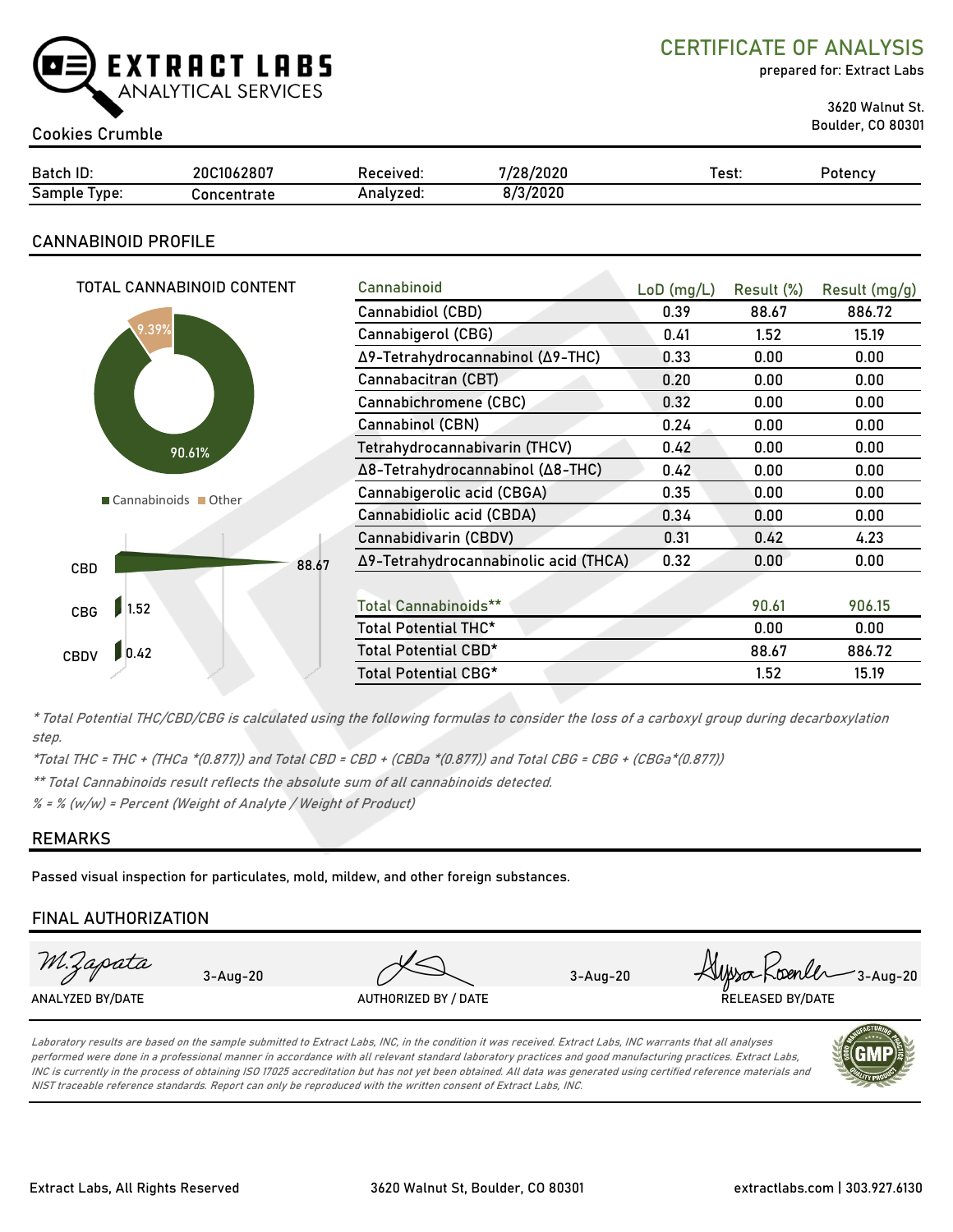

CERTIFICATE OF ANALYSIS

prepared for: Extract Labs

 3620 Walnut St. Boulder, CO 80301

#### Cookies Crumble

| Batch ID:                | 20C1062807  | Received:               | 7/28/2020 | Test:               | <b>Residual Solvents</b> |  |
|--------------------------|-------------|-------------------------|-----------|---------------------|--------------------------|--|
| Sample Type:             | Concentrate | Analyzed:               | 8/3/2020  |                     |                          |  |
| <b>RESIDUAL SOLVENTS</b> |             |                         |           |                     |                          |  |
| <b>SOLVENT</b>           |             | <b>REPORTABLE RANGE</b> |           | <b>RESULT</b> (ppm) |                          |  |
| Acetone                  |             | 100-1000                |           |                     | 0.00                     |  |
| Acetonitrile<br>100-1000 |             |                         | 0.00      |                     |                          |  |
| <b>Benzene</b>           |             | $0.2 - 4$               |           |                     | 0.00                     |  |
| <b>Butanes</b>           |             | 100-1000                |           |                     | 0.00                     |  |
| Ethanol                  |             | 100-1000                |           |                     | 0.00                     |  |
| <b>Ethyl Acetate</b>     |             | $100 - 1000$            |           | 0.00                |                          |  |

| <b>Ethyl Acetate</b>     | 100-1000     | 0.00 |
|--------------------------|--------------|------|
| Heptane                  | 100-1000     | 0.00 |
| <b>Hexanes</b>           | $6 - 120$    | 0.00 |
| <b>Isopropyl Alcohol</b> | $100 - 1000$ | 0.00 |
| Methanol                 | 100-1000     | 0.00 |
| Pentane                  | 100-1000     | 0.00 |
| Propane                  | 100-1000     | 0.00 |
| Toluene                  | $18 - 360$   | 0.00 |
| Xylenes                  | 43-860       | 0.00 |
|                          |              |      |

#### REMARKS

Passed visual inspection for particulates, mold, mildew, and other foreign substances.

#### FINAL AUTHORIZATION

M.Zapata

ANALYZED BY/DATE AUTHORIZED BY / DATE AUTHORIZED BY / DATE RELEASED BY/DATE

3-Aug-20 3-Aug-20 3-Aug-20

Laboratory results are based on the sample submitted to Extract Labs, INC, in the condition it was received. Extract Labs, INC warrants that all analyses performed were done in a professional manner in accordance with all relevant standard laboratory practices and good manufacturing practices. Extract Labs, INC is currently in the process of obtaining ISO 17025 accreditation but has not yet been obtained. All data was generated using certified reference materials and NIST traceable reference standards. Report can only be reproduced with the written consent of Extract Labs, INC.